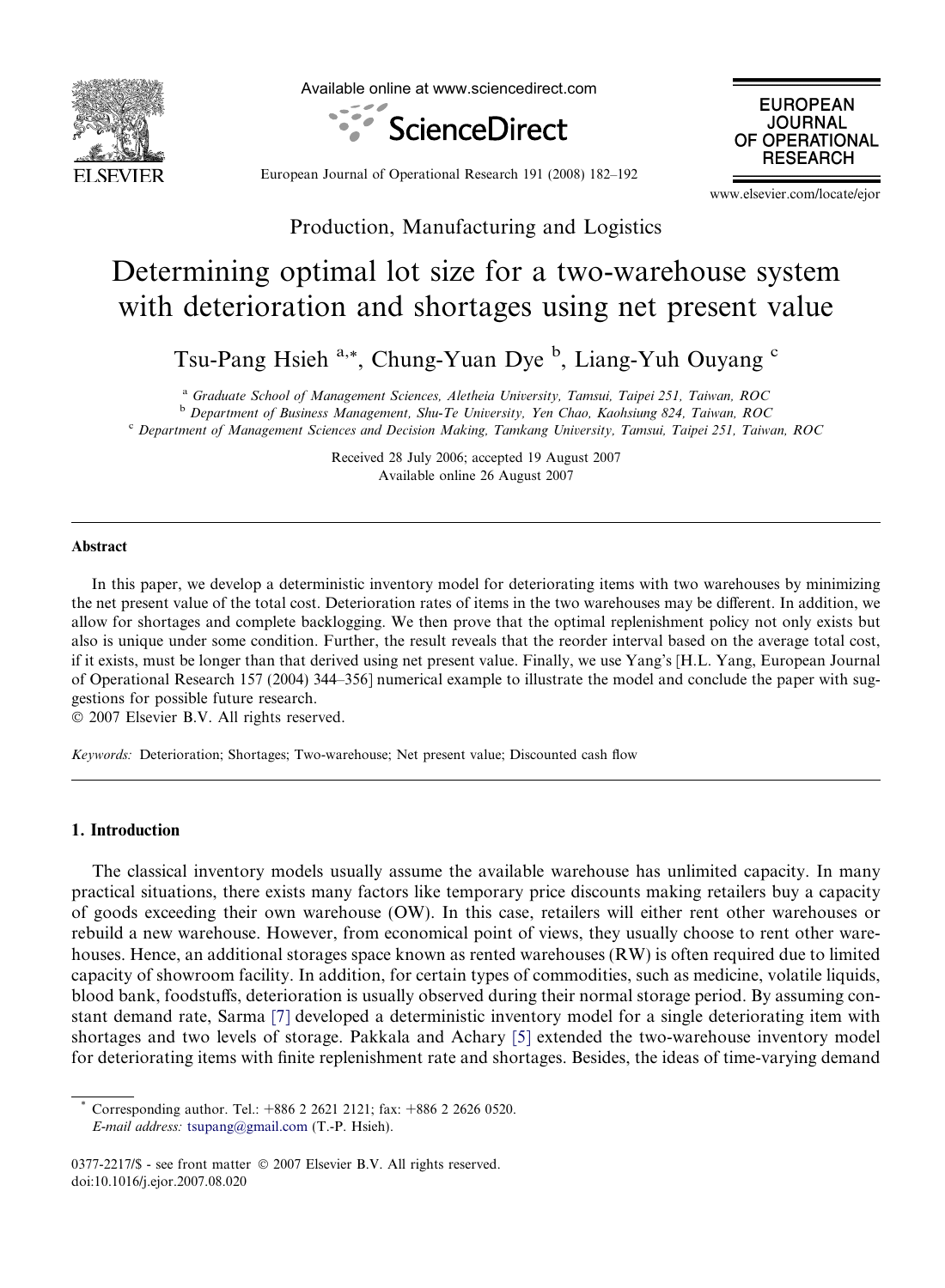for deteriorating items with two storage facilities were considered by Benkherouf [\[1\]](#page-10-0) and Bhunia and Maiti [\[2\]](#page-10-0). Recently, Goyal and Giri [\[3\]](#page-10-0) presented a review of deteriorating inventory literature since the early 1990s. They mentioned other research articles dealing with both deterioration and two-warehouse inventory problem. We suggest the reader to Goyal and Giri's [\[3\]](#page-10-0) article and the references given there for more details.

The RW usually results in additional cost of maintenance, material handling, etc. In these models mentioned above, it is generally assumed that the holding cost in RW are higher than one in OW. Again, since the deterioration depends on preserving facilities and environmental conditions available in a warehouse, different warehouses may have different deterioration rates. As deterioration phenomenon is taken into account, a unit of inventory stored incurs holding cost and deterioration cost. In a recent paper, Yang [\[9\]](#page-10-0) proposed an inventory model for determining the optimal replenishment cycle for the two-warehouse problem under inflation, in which the inventory deteriorates at a constant rate over times and shortages are allowed. The author assumed that inventory costs (including holding cost and deterioration cost) in RW are higher than those in OW. However, unlike Benkherouf [\[1\],](#page-10-0) Yang [\[9\]](#page-10-0) supposes that the deterioration rate in RW is larger than one in OW. Obviously, Yang's assumption of deterioration rate contradicts the situation that the RW like ''Central Warehousing Facility'' generally provides better preserving facility than the OW resulting in a lower deterioration rate for the goods.

By assuming that the inventory system will operate for a long time, Yang [\[9\]](#page-10-0) determined the optimal values of the decision variables by minimizing the average total cost. However, an alternative is to determine the decision variables by minimizing the discounted value of all future costs (i.e. the net present value (NPV) of total cost). Hadley [\[4\]](#page-10-0) compared the optimal order quantities determined by minimizing these two different objective functions. When the discount rate is excessive, he obtained the optimal reorder intervals with significant differences for these two models. Rachamadugu [\[6\]](#page-10-0) developed error bounds for EOQ model by minimizing net present value approximately. Further, Sun and Queyranne [\[8\]](#page-10-0) investigated the general multiproduct, production and inventory model using the NPV of the total cost as the objective function. They pointed out that the reorder interval based on the average total cost could be much longer than that derived using net present value.

In this paper, we develop a deterministic inventory model for deteriorating items with two warehouses. As Yang [\[9\],](#page-10-0) we allow for shortages and complete backlogging, and assume that the inventory costs (including holding cost and deterioration cost) in RW is higher than that in OW. The firm stores goods in OW before RW, but clears the stocks in RW before OW. However, we minimize the NPV of the total cost as proposed by Sun and Queyranne [\[8\]](#page-10-0). For generality, the deterioration rate in RW is different from one in OW. Due to consideration towards the effect of the discount rate, which relates to the purchasing power of money, purchasing cost must be included. We complement the shortcoming of Yang's model by computing the purchase cost instead of the deterioration cost. Then, we obtain the condition which guarantees the unique solution exists and develop the criterion to find the optimal replenishment policy. Next, we will compare the decision using the NPV with one using the average total cost. The result reveals that the reorder interval based on the average total cost, if it exists, must be longer than that derived using NPV. In the last two sections, a numerical example is discussed to illustrate the proposed model and concluding remarks are provided.

## 2. Notation and assumptions

#### 2.1. Notation

To develop the mathematical model of inventory replenishment policy with two warehouses, the notation adopted in this paper is as below:

- D the demand rate per unit time
- A the replenishment cost per order
- $c$  the purchasing cost per unit
- r discount rate
- $c_{\text{ho}}$  the holding cost per unit per unit time in OW
- $c<sub>hr</sub>$  the holding cost per unit per unit time in RW
- $c<sub>s</sub>$  the backorder cost per unit per unit time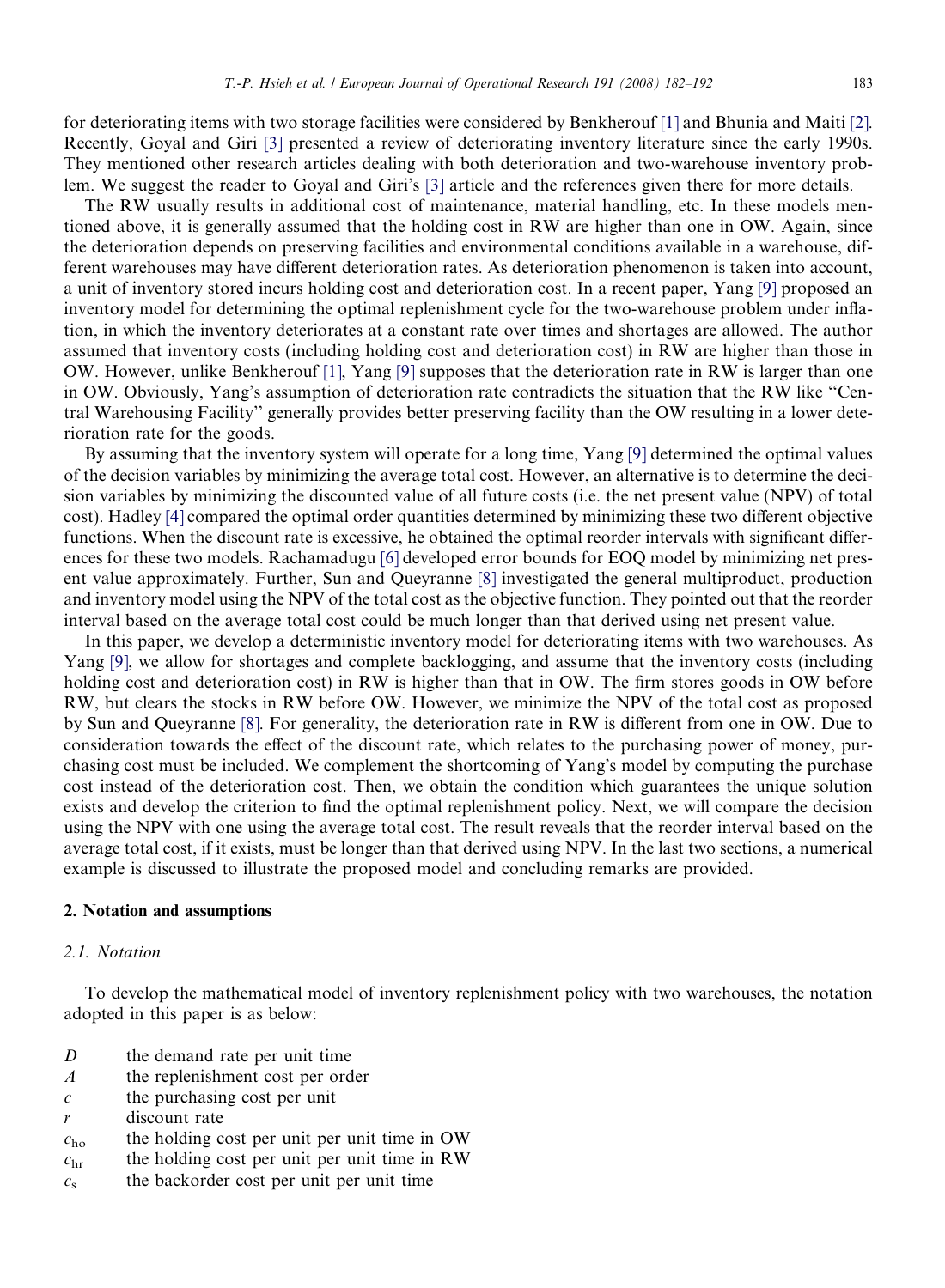- <span id="page-2-0"></span> $\alpha$  the deterioration rate in OW, where  $0 \le \alpha \le 1$
- $\beta$  the deterioration rate in RW, where  $0 \le \beta \le 1$
- $W$  the capacity of the own warehouse
- Q the ordering quantity per cycle
- $B$  the maximum inventory level per cycle
- $t_r$  the length of period during which the inventory level reaches zero in RW
- $t<sub>o</sub>$  the length of period during which the inventory level reaches zero in OW
- $t<sub>s</sub>$  the length of period during which shortages are allowed
- $T$  the length of the inventory cycle
- $I_r(t)$  the level of positive inventory in RW at time t
- $I_0(t)$  the level of positive inventory in OW at time t
- $I_{s}(t)$  the level of negative inventory at time t
- $TC(t_r,t_s)$  the net present value of cash flows for the first cycle
- $NPV(t_r,t_s)$  the net present value of total cost
- $\text{ATC}(t_{\text{r}},t_{\text{s}})$  the average total cost

# 2.2. Assumptions

In addition, the following assumptions are imposed:

- 1. Replenishment rate is infinite, and lead time is zero.
- 2. The time horizon of the inventory system is infinite.
- 3. The own warehouse (OW) has a fixed capacity of  $W$  units; the rented warehouse (RW) has unlimited capacity.
- 4. The goods of OW are consumed only after consuming the goods kept in RW, hence  $T = t_0 + t_s$ .
- 5. The unit inventory costs (including holding cost and deterioration cost) per unit time in RW are higher than those in OW; that is,  $c_{\text{hr}} + \beta c > c_{\text{ho}} + \alpha c$ .
- 6. Shortages are allowed and completely backlogged.

# 3. Mathematical formulation

Using above assumptions, the inventory level follows the pattern depicted in Fig. 1. The ordering quantity over the replenishment cycle can be determined as

$$
Q = I_{r}(0) + I_{o}(0) - I_{s}(t_{o} + t_{s}) = \frac{D}{\beta} (e^{\beta t_{r}} - 1) + W + Dt_{s},
$$
\n(1)



Fig. 1. Graphical representation of a two-warehouse inventory system.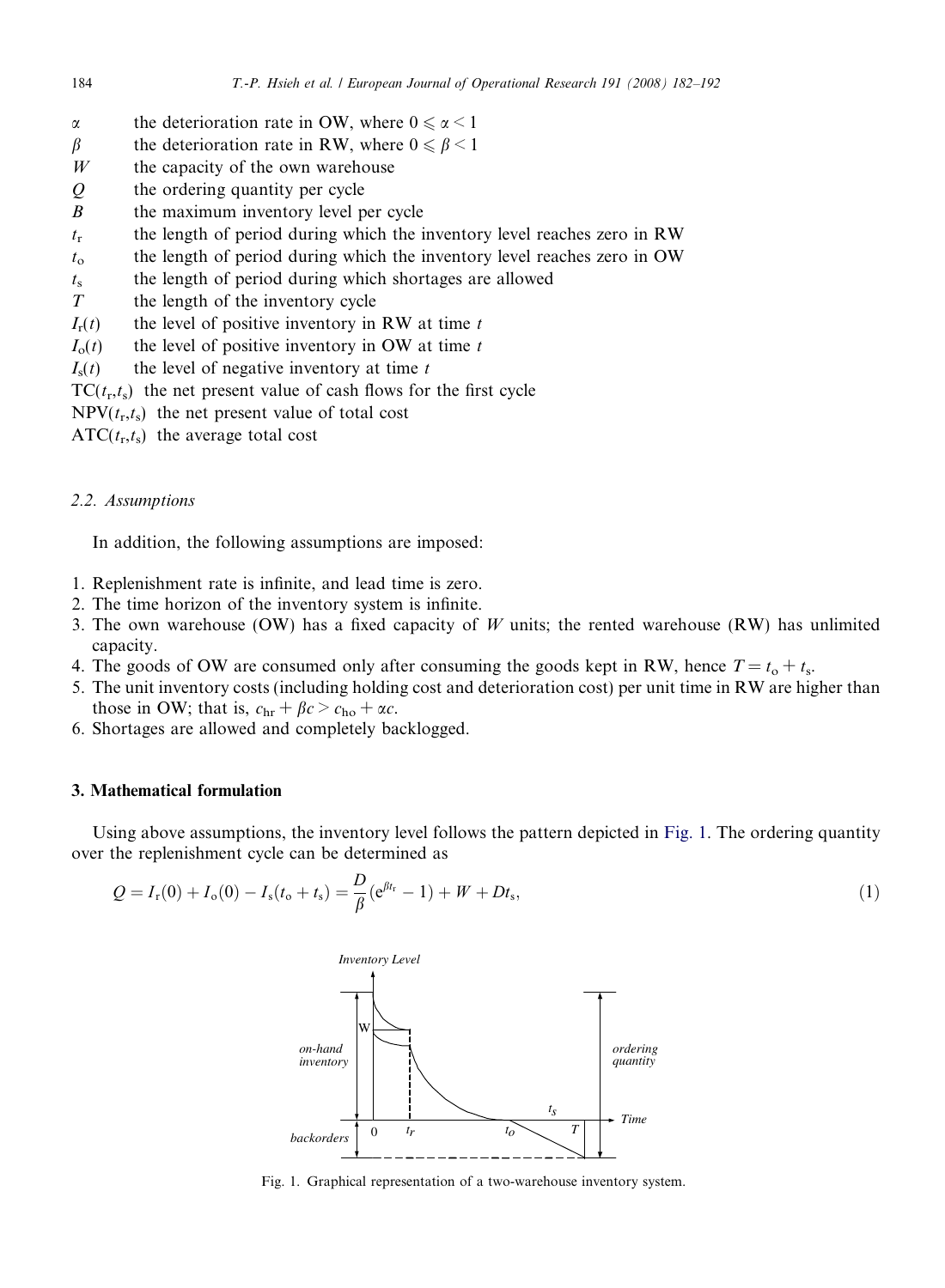<span id="page-3-0"></span>and the maximum inventory level per cycle is

$$
B = I_{r}(0) + I_{o}(0) = \frac{D}{\beta} (e^{\beta t_{r}} - 1) + W.
$$
\n(2)

With an instantaneous cash transactions during sales, the present value of purchase cost for the first cycle can be obtained as

$$
c[I_{r}(0)+I_{o}(0)-e^{-r(t_{o}+t_{s})}I_{s}(t_{o}+t_{s})]=c\bigg[\frac{D}{\beta}(e^{\beta t_{r}}-1)+W+Dt_{s}e^{-r(t_{o}+t_{s})}\bigg].
$$

Hence, the present value of cash flows for the first cycle which comprises the present values of the replenishment cost, purchase cost, holding cost and backorder cost, and is given as follows:

$$
TC(t_{r}, t_{s}) = A + c \left[ \frac{D}{\beta} (e^{\beta t_{r}} - 1) + W + Dt_{s} e^{-r(t_{o} + t_{s})} \right] + \frac{c_{hr} D}{r \beta (r + \beta)} [re^{\beta t_{r}} + \beta e^{-r t_{r}} - (r + \beta)] + \frac{c_{ho} W}{r + \alpha} + \frac{c_{ho} D}{r(r + \alpha)} (e^{-r t_{o}} - e^{-r t_{r}}) + \frac{c_{s} D}{r^{2}} e^{-r(t_{o} + t_{s})} (e^{r t_{s}} - r t_{s} - 1),
$$
\n(3)

where  $t_0$  is a function of  $t_r$  and is defined as

$$
t_{o} = t_{r} + \frac{1}{\alpha} \ln \left( 1 + \frac{\alpha W e^{-\alpha t_{r}}}{D} \right).
$$
\n(4)

Let NPV( $t_r$ , $t_s$ ) be the net present value of total cost over horizon [0, $\infty$ ). Then we have

$$
NPV(t_r, t_s) = \sum_{n=0}^{\infty} TC(t_r, t_s) e^{-nr(t_0 + t_s)} = TC(t_r, t_s) \sum_{n=0}^{\infty} e^{-nr(t_0 + t_s)} = \frac{TC(t_r, t_s)}{1 - e^{-r(t_0 + t_s)}}.
$$
\n(5)

The problem is to determine  $t_r$  and  $t_s$  such that NPV( $t_r$ , $t_s$ ) is minimized. Taking the first derivative of  $NPV(t_r,t_s)$  with respect to  $t_r$  and  $t_s$ , respectively, we obtain

$$
\frac{\partial NPV(t_r, t_s)}{\partial t_r} = \frac{-re^{-r(t_0 + t_s)}}{\left[1 - e^{-r(t_0 + t_s)}\right]^2} \text{TC}(t_r, t_s) \frac{dt_o}{dt_r} + \frac{1}{1 - e^{-r(t_0 + t_s)}} \frac{\partial TC(t_r, t_s)}{\partial t_r}
$$
\n
$$
= \frac{dt_o}{dt_r} \left\{ \frac{-re^{-r(t_0 + t_s)}}{\left[1 - e^{-r(t_0 + t_s)}\right]^2} \text{TC}(t_r, t_s) + \frac{1}{1 - e^{-r(t_0 + t_s)}} \frac{1}{dt_o/dt_r} \frac{\partial TC(t_r, t_s)}{\partial t_r} \right\},
$$
\n(6)

and

$$
\frac{\partial NPV(t_r, t_s)}{\partial t_s} = \frac{-re^{-r(t_o + t_s)}}{\left[1 - e^{-r(t_o + t_s)}\right]^2} \text{TC}(t_r, t_s) + \frac{1}{1 - e^{-r(t_o + t_s)}} \frac{\partial \text{TC}(t_r, t_s)}{\partial t_s},\tag{7}
$$

where

$$
\frac{\partial TC(t_{\rm r}, t_{\rm s})}{\partial t_{\rm r}} = \frac{D}{1 + \alpha W e^{-\alpha t_{\rm r}}/D} \{c[e^{-rt_{\rm o}} - rt_{\rm s}e^{-r(t_{\rm o} + t_{\rm s})}] + e^{-rt_{\rm o}}K(t_{\rm r}) - \frac{c_{\rm s}}{r}e^{-r(t_{\rm o} + t_{\rm s})}(e^{rt_{\rm s}} - rt_{\rm s} - 1)\},\tag{8}
$$

$$
\frac{\partial TC(t_{\rm r}, t_{\rm s})}{\partial t_{\rm s}} = D e^{-r(t_{\rm o} + t_{\rm s})} [c + (c_{\rm s} - rc)t_{\rm s}],\tag{9}
$$

$$
K(t_{r}) = \frac{c_{\text{hr}} + (r + \beta)c}{r + \beta} \left[ e^{\beta t_{r} + rt_{o}} - e^{r(t_{o} - t_{r})} \right] \left( 1 + \frac{\alpha W e^{-\alpha t_{r}}}{D} \right) + \frac{c_{\text{ho}} + (r + \alpha)c}{r + \alpha} \left[ e^{r(t_{o} - t_{r})} - 1 \right] + \frac{c_{\text{ho}} + (r + \alpha)c}{r + \alpha} e^{r(t_{o} - t_{r})} \frac{\alpha W e^{-\alpha t_{r}}}{D}, \tag{10}
$$

and  $dt_o/dt_r$  is defined as

$$
\frac{\mathrm{d}t_{\mathrm{o}}}{\mathrm{d}t_{\mathrm{r}}} = \frac{1}{1 + \alpha W e^{-\alpha t_{\mathrm{r}}}/D}.
$$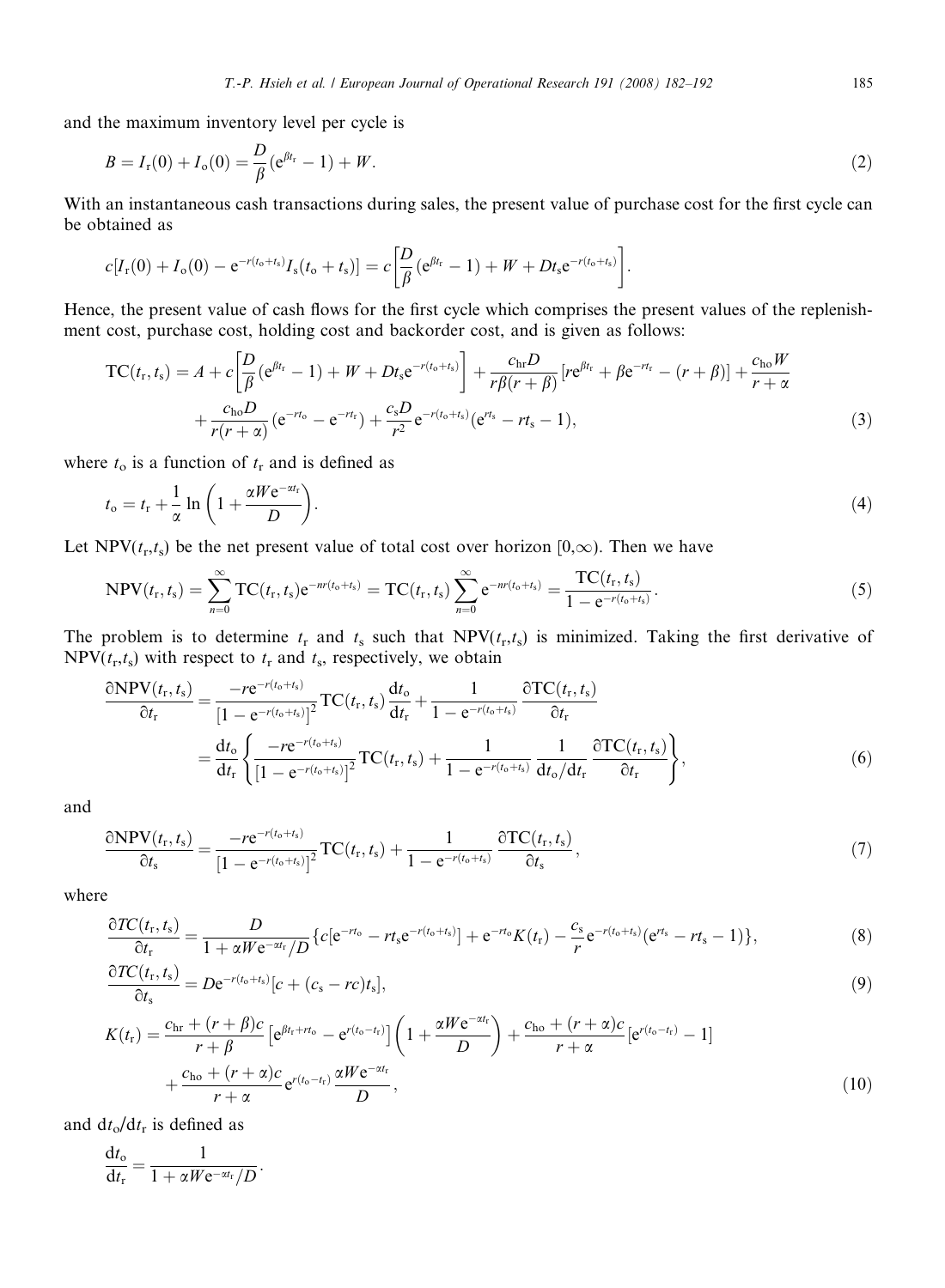<span id="page-4-0"></span>The optimal solution of  $(t_r,t_s)$  must satisfy the equations  $\partial NPV(t_r,t_s)/\partial t_r = 0$  and  $\partial NPV(t_r,t_s)/\partial t_s = 0$ , simultaneously, which implies

$$
re^{-r(t_0+t_s)}\text{TC}(t_\text{r},t_\text{s})=\frac{1-e^{-r(t_0+t_s)}}{\mathrm{d}t_\text{o}/\mathrm{d}t_\text{r}}\frac{\partial \text{TC}(t_\text{r},t_\text{s})}{\partial t_\text{r}},\tag{11}
$$

and

$$
re^{-r(t_0+t_s)}\text{TC}(t_\text{r},t_\text{s})=[1-e^{-r(t_0+t_s)}]\frac{\partial \text{TC}(t_\text{r},t_\text{s})}{\partial t_\text{s}},\tag{12}
$$

respectively. Because both the left hand sides in Eqs. (11) and (12) are the same, hence the right hand sides in these equations are equal. After some algebraic simplification, Eqs. (11) and (12) reduce to the following

$$
\frac{c_s - rc}{r} (1 - e^{-rt_s}) = K(t_r). \tag{13}
$$

On the other hand, we substitute  $TC(t_r,t_s)$  of Eq. [\(3\)](#page-3-0) and  $\partial TC(t_r,t_s)/\partial t_s = 0$  of Eq. (9) into Eq. (12) and obtain

$$
D[1 - e^{-r(t_0 + t_s)}][c + (c_s - rc)t_s] = r\left\{A + c\left[\frac{D}{\beta}(e^{\beta t_r} - 1) + W + Dt_s e^{-r(t_0 + t_s)}\right] + \frac{c_{\text{hr}}D}{r\beta(r + \beta)}[re^{\beta t_r} + \beta e^{-rt_r} - (r + \beta)] + \frac{c_{\text{ho}}W}{r + \alpha} + \frac{c_{\text{ho}}D}{r(r + \alpha)}(e^{-rt_o} - e^{-rt_r}) + \frac{c_sD}{r^2}e^{-r(t_0 + t_s)}(e^{rt_s} - rt_s - 1)\right\}.
$$
\n(14)

Now, we want to investigate the property of function  $K(t_r)$  and we have

**Lemma 1.** If  $D > \alpha W$ , then  $K(t_r)$  is a continuous and strictly increasing function of  $t_r \in [0,\infty]$ , and its range is  $\left[\frac{c_{\text{ho}}+(r+\alpha)c}{r+\alpha}\left[(1+\frac{\alpha W}{D})^{\frac{r}{\alpha}+1}-1\right],\infty\right].$ 

**Proof.** See Appendix A.  $\Box$ 

From Lemma 1, to guarantee the optimal solution exists, we assume that the demand rate  $D$  is larger than the maximum deteriorating quantity for the items in OW,  $\alpha W$ ; that is,  $D > \alpha W$ . This result is obvious because for the case  $D \le \alpha W$ , we store the items in the own warehouse is inadequate. Thus, from now on, we assume that  $D > \alpha W$  in this article.

**Lemma 2.** If  $K(0) \geq (c_s - rc)/r$ , then the nonnegative solution of  $(t_r,t_s)$  which satisfies Eq. (13) does not exist.

**Proof.** See Appendix B.  $\Box$ 

From Lemma 2, we see that the optimal solution exists only if  $(c_s - rc)/r > K(0)$ . When the inequality  $(c_s - rc)/r > K(0)$  holds, Eq. (13) implies that  $t_s$  is a function of  $t_r \in [0,\infty)$ . Taking the partial derivative of both sides in Eq. (13) with respect to  $t_r$ , it gives

$$
(c_s - rc)e^{-rt_s}\frac{dt_s}{dt_r} = \frac{dK(t_r)}{dt_r} > 0.
$$
\n(15)

Thus we obtain  $dt_s/dt_r > 0$ . From Lemma 1,  $K(t_r)$  is a continuous and strictly increasing function of  $t_r \in [0,\infty)$ , thus we can find a unique value  $\hat{t}_r \in (0,\infty)$  such that  $K(\hat{t}_r) = (c_s - rc)/r$ . Furthermore, because both  $t_r$  and  $t_s$ must be nonnegative, the feasible solution for  $t_r$  which satisfies in Eq. (13) should be chosen in the interval  $[0, \hat{t}_r)$ . Therefore, we can obtain the following result: once we get the optimal value  $t_r^* \in [0, \hat{t}_r)$ , the optimal solutions of  $t_0$  and  $t_s$  (denoted by  $t_0^*$  and  $t_s^*$ , respectively) can be uniquely determined by Eqs. [\(4\) and \(13\)](#page-3-0), respectively, and given as follows:

$$
t_{o}^{*} = t_{r}^{*} + \frac{1}{\alpha} \ln \left( 1 + \frac{\alpha W e^{-\alpha t_{r}^{*}}}{D} \right), \quad t_{s}^{*} = \frac{1}{r} \ln \frac{c_{s} - rc}{c_{s} - rc - rK(t_{r}^{*})}.
$$
\n(16)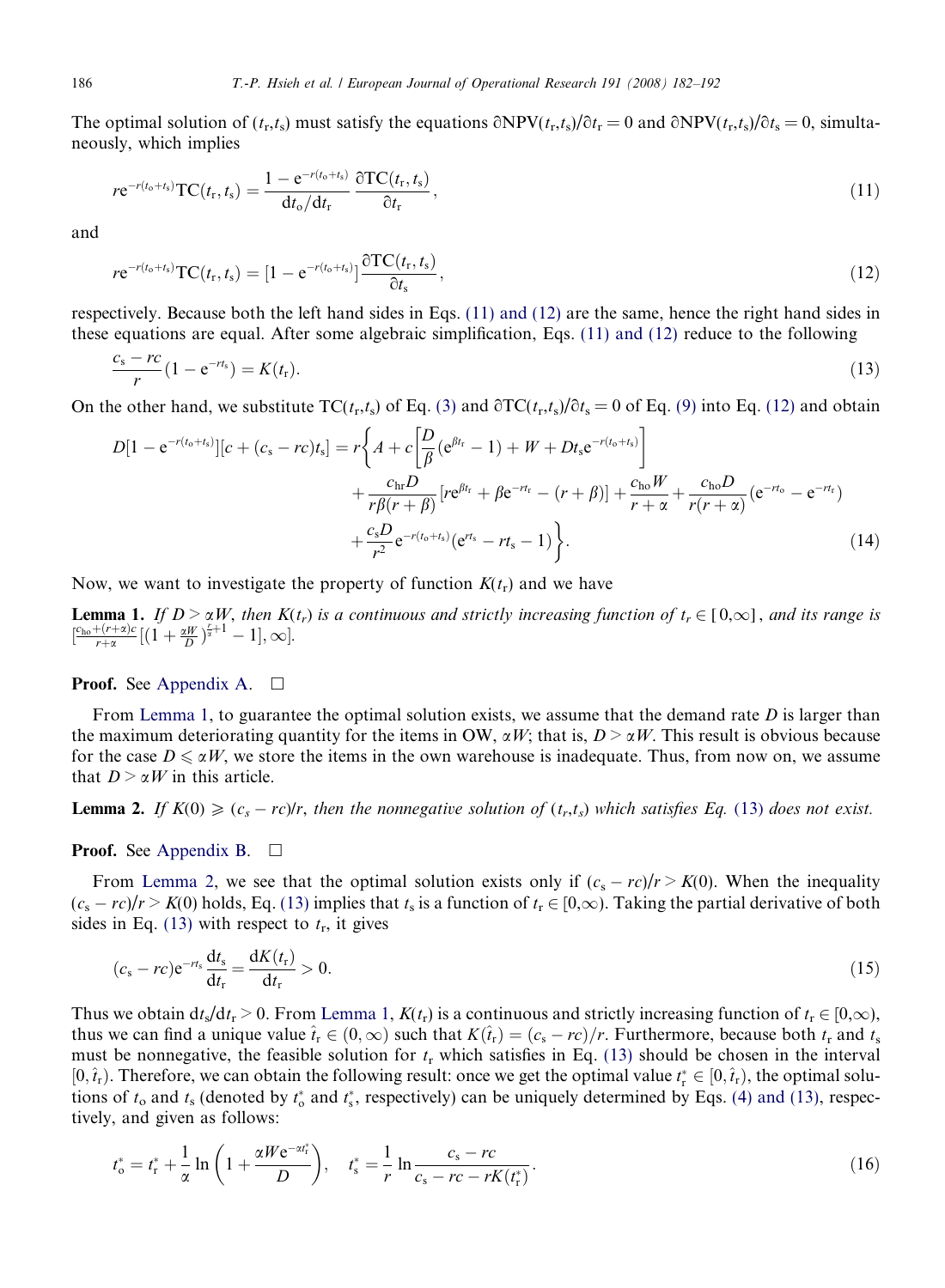<span id="page-5-0"></span>Now, we are ready to derive the optimal value  $t_{r}^{*}$ . Motivated by Eq. [\(14\)](#page-4-0), we let

$$
G(t_{r}) = D[1 - e^{-r(t_{o} + t_{s})}][c + (c_{s} - rc)t_{s}] - r\left\{A + c\left[\frac{D}{\beta}(e^{\beta t_{r}} - 1) + W + Dt_{s}e^{-r(t_{o} + t_{s})}\right] + \frac{c_{hr}D}{r\beta(r + \beta)}[re^{\beta t_{r}} + \beta e^{-rt_{r}} - (r + \beta)] + \frac{c_{ho}D}{r(r + \alpha)}(e^{-rt_{o}} - e^{-rt_{r}}) + \frac{c_{ho}W}{r + \alpha} + \frac{c_{s}D}{r^{2}}e^{-r(t_{o} + t_{s})}(e^{rt_{s}} - rt_{s} - 1)\right\}, \quad t_{r} \in [0, \hat{t}_{r}).
$$
\n(17)

After assembling Eqs. [\(13\) and \(15\),](#page-4-0) the first derivative of  $G(t_r)$  with respect to  $t_r \in (0,\hat{t}_r)$  becomes

$$
\frac{dG(t_r)}{dt_r} = Dr[c + (c_s - rc)t_s]e^{-r(t_o + t_s)} \left(\frac{dt_o}{dt_r} + \frac{dt_s}{dt_r}\right) + D(c_s - rc)[1 - e^{-r(t_o + t_s)}]\frac{dt_s}{dt_r}
$$

$$
- Dr[c + (c_s - rc)t_s]e^{-r(t_o + t_s)} \left(\frac{dt_o}{dt_r} + \frac{dt_s}{dt_r}\right)
$$

$$
= D(c_s - rc)[1 - e^{-r(t_o + t_s)}]\frac{dt_s}{dt_r} > 0.
$$

Therefore,  $G(t_r)$  is a strictly increasing function in the interval  $[0, \hat{t}_r)$ . Because  $\lim_{t_r \to \hat{t}_r} t_o = \hat{t}_o$  $\hat{t}_r + \frac{1}{\alpha} \ln(1 + \alpha W e^{-\alpha \hat{t}_r}/D) < \infty$  and  $\lim_{t_r \to \hat{t}_r} t_s = \infty$ , it yields

$$
\lim_{t_r \to \hat{t}_r^-} G(t_r) = \lim_{t_s \to \infty} D[c + (c_s - rc)t_s] - r \left\{ A + c \left[ \frac{D}{\beta} (e^{\beta \hat{t}_r} - 1) + W \right] + \frac{c_{hr}D}{r\beta(r+\beta)} [re^{\beta \hat{t}_r} + \beta e^{-r\hat{t}_r} - (r+\beta)] + \frac{c_{h0}W}{r+\alpha} + \frac{c_{h0}D}{r(r+\alpha)} (e^{-r\hat{t}_0} - e^{-r\hat{t}_r}) + \frac{c_s D e^{-r\hat{t}_0}}{r^2} \right\} = \infty.
$$

Then we have the following results.

**Lemma 3.** For any given  $(c_s - rc)/r > K(0)$ , we have:

(a) If  $G(0) \leq 0$ , then the solution  $t_r^* \in [0, \hat{t}_r)$  which satisfies Eq. ([14](#page-4-0)) not only exists but also is unique. (b) If  $G(0) > 0$ , then the solution  $t_r^* \in [0, \hat{t}_r)$  which satisfies Eq. ([14](#page-4-0)) does not exist.

**Proof.** See Appendix C.  $\Box$ 

**Theorem 1.** For any given  $(c_s - rc)/r > K(0)$ , we have:

- (a) If  $G(0) \le 0$ , then the point  $(t_r^*, t_s^*)$  which satisfies the Eqs. (13[\) and \(](#page-4-0)14) simultaneously and  $t_r^* \in (0, \hat{t}_r)$  is the global minimum point of the net present value of total cost.
- (b) If  $G(0) \ge 0$ , then optimal  $t_r^* = 0$ . In this case, the inventory system reduces to the one-warehouse problem.

# **Proof.** See Appendix D.  $\Box$

From Theorem 1(a), once the optimal solution  $(t_1^*, t_1^*)$  is obtained, we substitute  $(t_1^*, t_1^*)$  into Eqs. [\(1\) and \(5\)](#page-2-0), the optimal ordering quantity per cycle,  $Q^*$ , and the minimum net present value of total cost  $NPV(t_r^*, t_s^*)$  are as follows:

$$
Q^* = \frac{D}{\beta} (e^{\beta t^*_{\rm r}} - 1) + W + Dt_{\rm s} e^{-r(t^*_{\rm o} + t^*_{\rm s})},
$$

and

$$
NPV(t_r^*, t_s^*) = \frac{D}{r} [c + (c_s - rc)t_s^*].
$$
\n(18)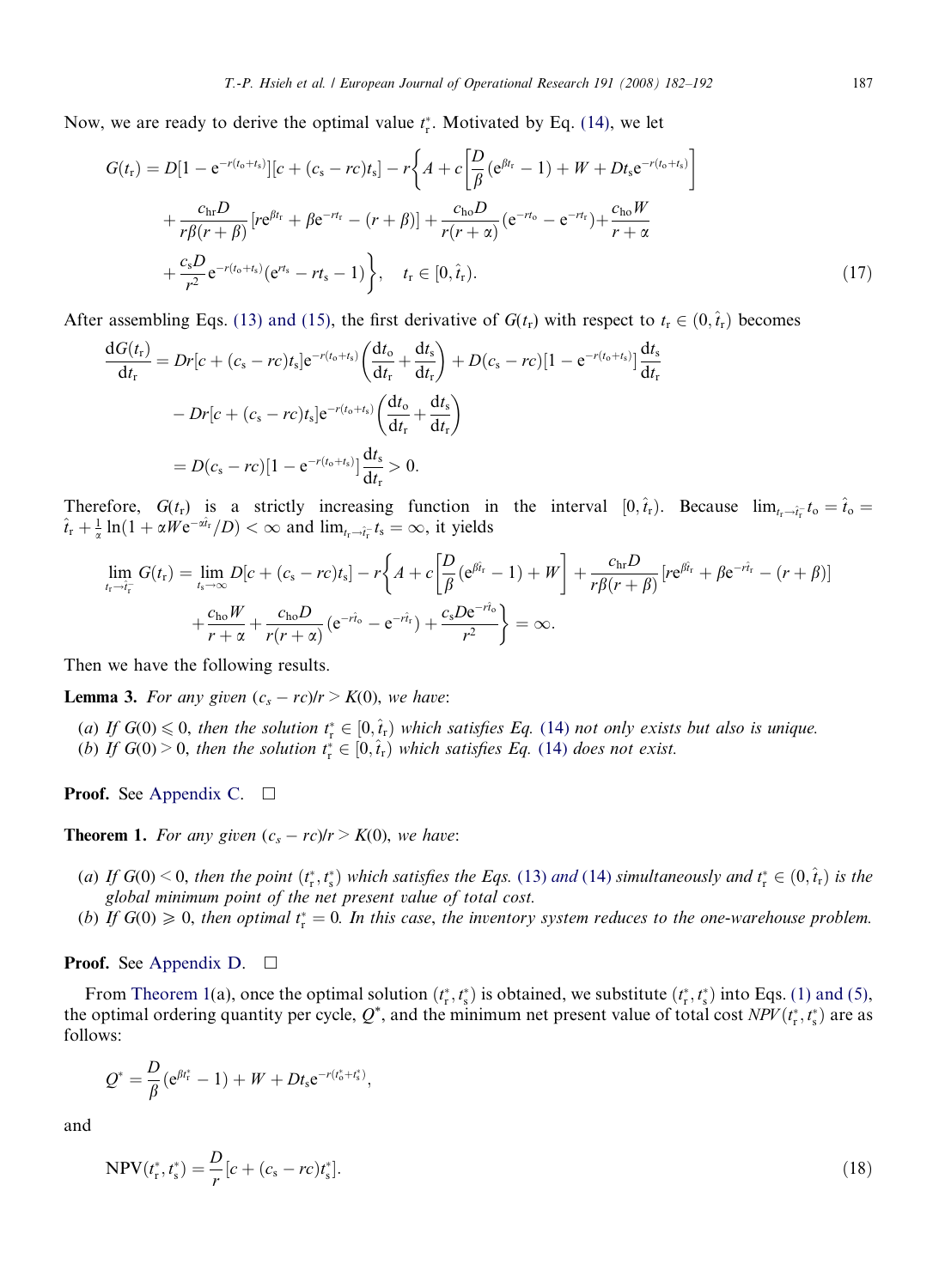<span id="page-6-0"></span>For the special circumstance that  $t_r^* = 0$  in [Theorem 1\(](#page-5-0)b), the model reduces to the one-warehouse inventory problem. Let  $c_{\text{hr}} = c_{\text{ho}}, \beta = \alpha$  and  $W = 0$ , we can obtain the objective function from Eq. [\(3\)](#page-3-0). Then, the optimal solution of the one-warehouse inventory problem can be solved by using the similar arguments.

Next, we want to compare the decision using the net present value with one using the average total cost. Let  $\text{ATC}(t_r,t_s)$  be the average total cost, then we have

$$
\text{ATC}(t_{\rm r}, t_{\rm s}) = \frac{\text{TC}(t_{\rm r}, t_{\rm s})}{t_{\rm o} + t_{\rm s}}.\tag{19}
$$

Solving the necessary conditions:  $\partial ATC(t_r,t_s)/\partial t_r = 0$  and  $\partial ATC(t_r,t_s)/\partial t_s = 0$  for the minimum value of  $ATC(t_r,t_s)$ , we get

$$
\frac{c_s - rc}{r}(1 - e^{-rt_s}) = K(t_r),
$$
\n(20)

and

$$
D(t_{o} + t_{s})e^{-r(t_{o} + t_{s})}[c + (c_{s} - rc)t_{s}] = A + c\left[\frac{D}{\beta}(e^{\beta t_{r}} - 1) + W + Dt_{s}e^{-r(t_{o} + t_{s})}\right] + \frac{c_{\ln}D}{r\beta(r + \beta)}[re^{\beta t_{r}} + \beta e^{-rt_{r}} - (r + \beta)] + \frac{c_{\ln}W}{r + \alpha} + \frac{c_{\ln}D}{r(r + \alpha)}(e^{-rt_{o}} - e^{-rt_{r}}) + \frac{c_{s}D}{r^{2}}e^{-r(t_{o} + t_{s})}(e^{rt_{s}} - rt_{s} - 1).
$$
\n(21)

It is obvious that Eq. (20) is the same as Eq. [\(13\)](#page-4-0). By using the similar arguments as the previous section, if Eq. (20) holds, then we have  $(c_s - rc)/r > K(0)$  and  $t_s$  is a function of  $t_r$ , where  $\hat{t}_r \in (0, \infty)$  and satisfies  $K(\hat{t}_r) = (c_s - rc)/r$ . Once we get the optimal value  $t_r^{**} \in [0, \hat{t}_r)$ , the optimal solutions of  $t_o$  and  $t_s$  (denoted by  $t_0^{**}$  and  $t_s^{**}$ , respectively) can be uniquely determined. Next, motivated by Eq. (21), we let

$$
Z(t_{r}) = D(t_{o} + t_{s})e^{-r(t_{o} + t_{s})}[c + (c_{s} - rc)t_{s}] - \left\{ A + c\left[\frac{D}{\beta}(e^{\beta t_{r}} - 1) + W + Dt_{s}e^{-r(t_{o} + t_{s})}\right] + \frac{c_{hr}D}{r\beta(r + \beta)}[re^{\beta t_{r}} + \beta e^{-rt_{r}} - (r + \beta)] + \frac{c_{ho}D}{r(r + \alpha)}(e^{-rt_{o}} - e^{-rt_{r}}) + \frac{c_{ho}W}{r + \alpha} + \frac{c_{s}D}{r^{2}}e^{-r(t_{o} + t_{s})}(e^{rt_{s}} - rt_{s} - 1)\right\}.
$$
\n(22)

Because  $1 - e^{-r(t_0 + t_s)} = [e^{r(t_0 + t_s)} - 1]e^{-r(t_0 + t_s)} > r(t_0 + t_s)e^{-r(t_0 + t_s)}$ , we obtain that  $G(t_r) > rZ(t_r)$  for all  $t_r \ge 0$ . Therefore, if there exists a value  $t_r^{**}$  such that  $Z(t_r^{**}) = 0$ ,  $t_r^{**}$  must be larger than the value  $t_r^*$  such  $G(t_r^*) = 0$ . Summarize the above arguments, we have the following result.

**Proposition 1.** If the solution of  $t_r^{**} \in [0, \hat{t}_r)$  which satisfies  $Z(t_r) = 0$  exists, then  $t_r^{**} > t_r^*$ .

From Proposition 1, if  $t_r^*$  exists, then it is easy to see  $t_0^* > t_0^*$  and  $t_s^* > t_s^*$ . That is, the length of the inventory cycle based on the average cost is longer than one based on NPV.

#### 4. Numerical example

To illustrate the above results, we consider the same example in Yang [\[9\]](#page-10-0):  $D = 400$ ,  $W = 100$ ,  $A = 100$ ,  $c = 10$ ,  $c_{\text{ho}} = 0.2$ ,  $c_{\text{hr}} = 0.5$ ,  $c_{\text{s}} = 2$ ,  $\alpha = 0.02$ ,  $\beta = 0.05$ ,  $r = 0.06$  in appropriate units. We first portray the functions  $G(t_r)$  and  $rZ(t_r)$  in [Fig. 2](#page-7-0). We can find that  $G(t_r) > rZ(t_r)$  for  $t_r \ge 0$ . Besides, the value  $t_r^{**}$  such that  $Z(t_r^{**}) = 0$  does not exist uniquely and all  $t_r^{**} > t_r^*$ . Therefore, it is important to take right choices of different initial values when we search the root of the equation  $Z(t<sub>r</sub>) = 0$  by using Newton–Raphson Method. Then, the numerical results for NPV( $t_r$ , $t_s$ ) and ATC( $t_r$ , $t_s$ ) are shown in [Table 1](#page-7-0). It is clear that the reorder interval based on the average total cost is longer than that derived using NPV, i.e.  $t_0^{**} + t_s^{**} > t_0^* + t_s^*$ .

By using the key parameters as Yang's [\[9, Table 3\],](#page-10-0) we perform a sensitivity analysis on NPV $(t_1^*, t_1^*)$  with respect to each of the parameters r, W,  $c_s$ , A,  $c_{ho}$ ,  $c_{h}$ ,  $c_s$ ,  $\alpha$  and  $\beta$  by assuming the rest are fixed. We first let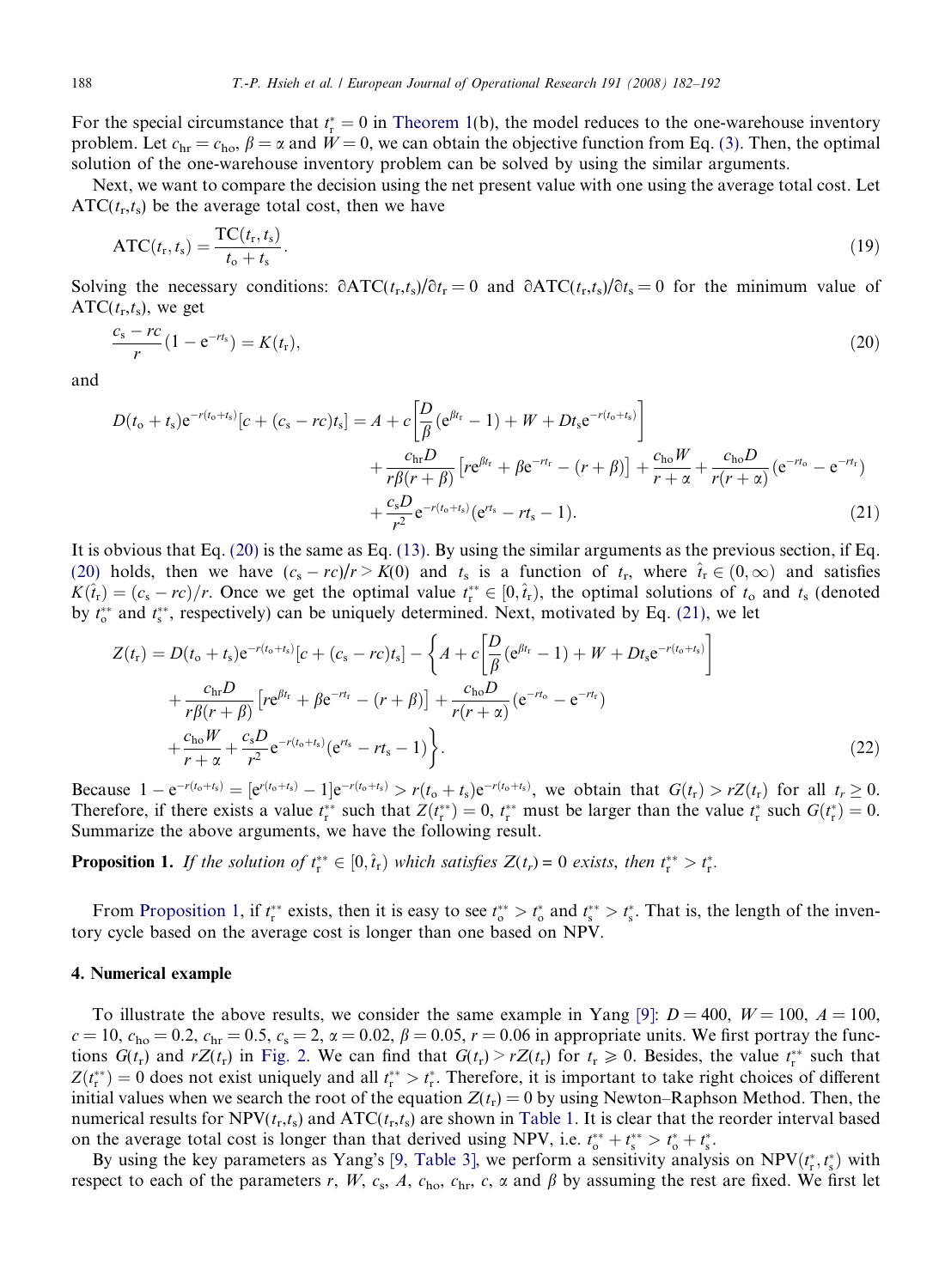<span id="page-7-0"></span>

Fig. 2. Graphical representation of  $G(t_r)$  and  $rZ(t_r)$ .

| Table 1                                                             |  |  |
|---------------------------------------------------------------------|--|--|
| Numerical results for NPV( $t_r$ , $t_s$ ) and ATC( $t_r$ , $t_s$ ) |  |  |

| $NPV(t_r,t_s)$                     |        |        |        | $\varrho{\text{\tiny{*}}}$ | $NPV(t_{\rm r}^*, t_{\rm s}^*)$ |                |
|------------------------------------|--------|--------|--------|----------------------------|---------------------------------|----------------|
|                                    | 0.1875 | 0.4359 | 0.4052 | 337.4                      | 70447.6                         |                |
| $\text{ATC}(t_{\rm r}, t_{\rm s})$ | ∡**    | ∡**    | ∡**    | $Q^{**}$                   | $ATC(t^{**}, t^{**})$           |                |
|                                    | 0.7619 | 1.0075 | 1.1417 | 867.3                      | 4078.1                          |                |
|                                    | 3.3637 | 3.5969 | 5.8132 | 3890.6                     | 4125.3                          | (saddle point) |
|                                    |        |        |        |                            |                                 |                |

Table 2

Sensitivity analysis on  $NPV(t_r^*, t_s^*)$ 

| r                | Δ     | G(0)    | $NPV(t_{r}^{*}, t_{s}^{*})$ | W            | Δ     | G(0)    | $NPV(t_r^*, t_s^*)$ | $c_{\rm s}$  | Δ       | G(0)    | $NPV(t_r^*, t_s^*)$ |
|------------------|-------|---------|-----------------------------|--------------|-------|---------|---------------------|--------------|---------|---------|---------------------|
| 0.02             | 89.85 | $-1.80$ | 210632.0                    | 20           | 23.28 | $-5.95$ | 70706.1             | 0.2          | $-6.92$ |         |                     |
| 0.04             | 39.80 | $-3.40$ | 105551.0                    | 30           | 23.26 | $-5.88$ | 70665.3             | 0.5          | $-1.92$ |         |                     |
| 0.08             | 14.70 | $-5.55$ | 52838.6                     | 40           | 23.23 | $-5.79$ | 70627.0             |              | 6.41    | $-3.29$ | 69244.9             |
| 0.10             | 9.65  | $-5.67$ | 42224.7                     | 50           | 23.21 | $-5.68$ | 70591.1             | 2            | 23.08   | $-4.70$ | 70447.6             |
| $\boldsymbol{A}$ |       |         |                             | $c_{\rm ho}$ |       |         |                     | $c_{\rm hr}$ |         |         |                     |
| 60               | 23.08 | $-2.30$ | 69541.7                     | 0.5          | 23.0  | $-4.09$ | 70627.6             |              | 23.08   | $-4.70$ | 70504.8             |
| 80               | 23.08 | $-3.50$ | 70020.6                     |              | 22.9  | $-2.86$ | 70891.8             | 2.5          | 23.08   | $-4.70$ | 70590.7             |
| 100              | 23.08 | $-4.70$ | 70447.6                     | 1.5          | 22.8  | $-1.34$ | 71107.1             | 5            | 23.08   | $-4.70$ | 70646.0             |
| $\mathcal C$     |       |         |                             | α            |       |         |                     | β            |         |         |                     |
| 5                | 28.18 | $-5.39$ | 36817.8                     | 0.01         | 23.11 | $-4.88$ | 70382.4             | 0.05         | 23.08   | $-4.70$ | 70447.6             |
| 10               | 23.08 | $-4.70$ | 70447.6                     | 0.02         | 23.08 | $-4.70$ | 70447.6             | 0.10         | 23.08   | $-4.70$ | 70505.3             |
| 15               | 17.98 | $-3.57$ | 103789.0                    | 0.05         | 23.01 | $-4.10$ | 70631.8             | 0.25         | 23.08   | $-4.70$ | 70591.4             |

 $\Delta = (c_s - rc)/r - K(0)$ , and then the result is presented in Table 2. Note that as  $c_s = \{0.2, 0.5\}$ , the nonnegative solution of  $(t_r, t_s)$  which satisfies Eq. [\(13\)](#page-4-0) does not exist. We know from Table 2 that NPV $(t_r^*, t_s^*)$  increases as any of the parameters  $c_s$ , A,  $c_{\text{ho}}$ ,  $c_{\text{hr}}$ ,  $c$ ,  $\alpha$  or  $\beta$  increases. However, NPV $(t_r^*, t_s^*)$  decreases as r or W increases.

## 5. Concluding remarks

In this paper, an inventory model is developed for deteriorating items with two levels of storage, permitting shortage and complete backlogging. In particular, we use the NPV of total cost as the objective function for the generalized inventory system. The analytical formulations of the problem on the general framework described have been given. The condition which guarantees the unique solution exists is obtained and the complete proof of corresponding second-order sufficient conditions for optimum is also provided. Following the previous research dealing with the two-warehouse inventory problem, due to additional cost in RW, for example, maintenance, material handling, etc. we assume that the unit inventory costs (including holding cost and deterioration cost) per unit time in RW are higher than those in OW, i.e.  $c_{\text{hr}} + \beta c > c_{\text{ho}} + \alpha c$ . A intuitively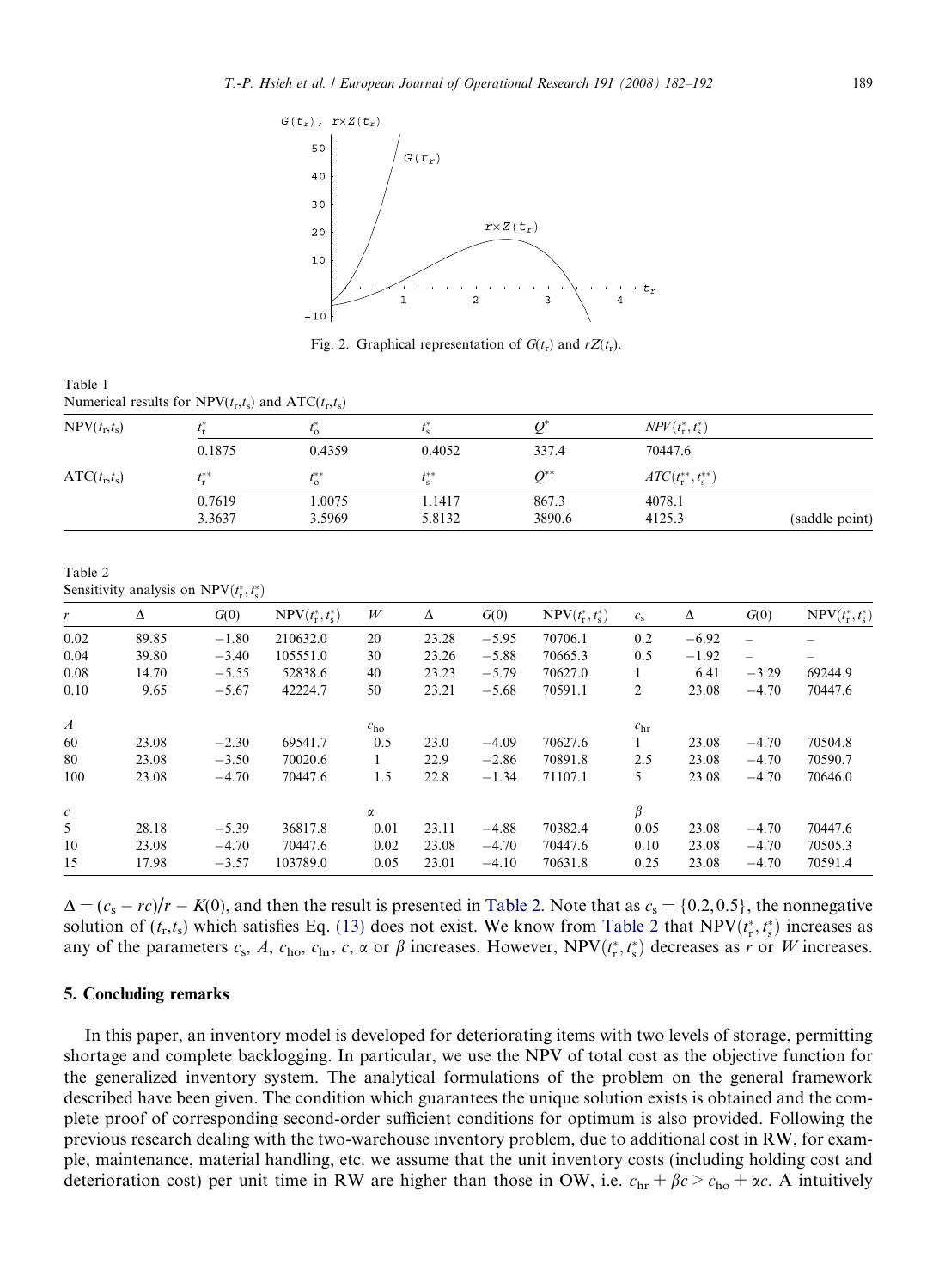managerial implication of the assumption follows: it will be economical to consume the goods of RW at the earliest. However, this does not mean that the firm always takes time to search a preserving facility with a lower deterioration rate than that in OW. Hence, the condition,  $D > \alpha W$ , is more suitable than the assumption of deterioration rates in RW and OW described by Benkherouf [\[1\]](#page-10-0) and Yang [\[9\]](#page-10-0). In addition, when the discount rate r is small, we have  $1 - e^{-r(t_0+t_s)} = e^{-r(t_0+t_s)}[e^{r(t_0+t_s)}-1] \approx r(t_0+t_s)e^{-r(t_0+t_s)}$ , which implies  $G(t_r) \approx rZ(t_r)$ . Hence, the optimal solution based on average total cost will be a good approximation to the one based on NPV. Our theoretical results could be some complements to previous research. For example, the conditions to find the optimal solution in Yang [\[9\]](#page-10-0) can be derived by similar methods as our [Lemmas 2](#page-4-0) [and 3.](#page-4-0) Furthermore, [Proposition 1](#page-6-0) discloses the reason why the reorder interval based on the average total cost could be longer than that derived using NPV.

The proposed model can be extended in several ways. Firstly, we can easily extend the backlogging rate of unsatisfied demand to any decreasing function  $\beta(x)$ , where x is the waiting time up to the next replenishment, and  $0 \le \beta(x) \le 1$  with  $\beta(0) = 1$ . Secondly, we can also incorporate the quantity discount, and the learning curve phenomenon into the model.

## Acknowledgements

The authors would like to thank the editor and anonymous reviewers for their valuable and constructive comments, which have led to a significant improvement in the manuscript. This research was partially supported by the National Science Council of the Republic of China under Grant NSC-96-2221-E-366-010.

# Appendix A. The proof of [Lemma 1](#page-4-0)

It is obvious that  $K(t_r)$  is a continuous function of  $t_r \in [0,\infty)$  because  $K(t_r)$  is a polynomial function of  $t_r$  in the interval [0, $\infty$ ). Next, taking the derivative of  $K(t_r)$  with respect to  $t_r$ , we have

$$
\frac{dK(t_r)}{dt_r} = [c_{hr} + (r+\beta)c] \frac{\alpha W e^{-\alpha t_r}}{D} e^{\beta t_r + rt_0} \left\{ \frac{De^{\alpha t_r}}{\alpha W} - \frac{\alpha - \beta}{r+\beta} [1 - e^{-(r+\beta)t_r}] \right\}
$$

$$
+ [(c_{hr} + \beta c) - (c_{ho} + \alpha c)] \frac{\alpha W e^{-\alpha t_r}}{D} e^{r(t_o - t_r)}.
$$

Let

$$
H(t_{\rm r})=\frac{De^{\alpha t_{\rm r}}}{\alpha W}-\frac{\alpha-\beta}{r+\beta}[1-e^{-(r+\beta)t_{\rm r}}],\quad t_{\rm r}\geqslant 0,
$$

thus

$$
\frac{dH(t_r)}{dt_r} = \frac{De^{\alpha t_r}}{W} - (\alpha - \beta)e^{-(r+\beta)t_r} > \frac{D}{W} - \alpha e^{-(r+\beta)t_r} = \alpha \left[\frac{D}{\alpha W} - e^{-(r+\beta)t_r}\right] > \alpha \left(\frac{D}{\alpha W} - 1\right).
$$

If  $D > \alpha W$ , then we know  $dH(t_r)/dt_r > 0$ . Therefore,  $H(t_r)$  is a strictly increasing function in the interval  $[0,\infty)$ , which implies

$$
H(t_{\rm r}) > H(0) = \frac{D}{\alpha W} > 0, \quad \text{for } t_{\rm r} > 0.
$$

Then, from the above result and Assumption 5, we know that  $dK(t_r)/dt_r > 0$ , for  $t_r > 0$ . Therefore,  $K(t_r)$  is a strictly increasing function in the interval [0, $\infty$ ). The fact that  $K(0) = \frac{c_{\text{ho}} + (r + \alpha)c}{r + \alpha} \left[ \left( 1 + \frac{\alpha B}{D} \right) \right]$  $[(1 + \frac{\alpha W}{R})^{\frac{r}{\alpha}+1} - 1]$  and  $\lim_{t_r \to \infty} K(t_r) = \infty$  are trivial. This completes the proof.  $\Box$ 

# Appendix B. The proof of [Lemma 2](#page-4-0)

If  $K(0) \geqslant (c_s - rc)/r$ , then  $K(0) > (1 - e^{-rt_s})(c_s - rc)/r$  for  $t_s \in [0,\infty)$ . On the other hand, from [Lemma 1,](#page-4-0) we have  $K(t_r)$  is a strictly increasing function of  $t_r \in [0,\infty)$ . Thus it can not be found a value of  $t_r$  in the interval  $[0,\infty)$  such that  $K(t_r) = (1 - e^{-rt_s})(c_s - rc)/r$ . This completes the proof.  $\Box$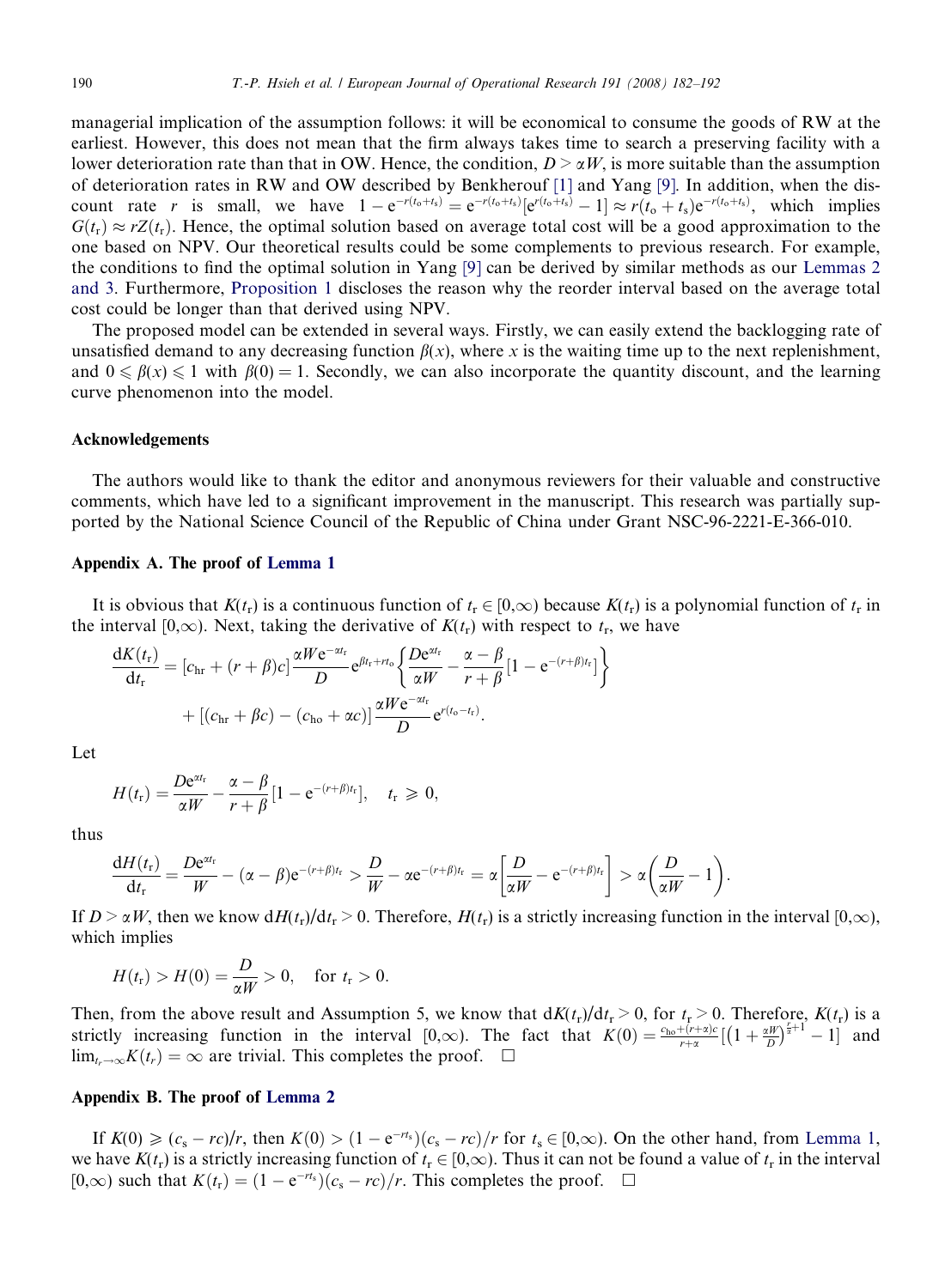#### Appendix C. The proof of [Lemma 3](#page-5-0)

(a) First, we consider  $G(0) < 0$ . Since  $G(t_r)$  is a strictly increasing function in the interval  $[0, \hat{t}_r)$ , and  $\lim_{t_r \to \hat{t}_r} G(t_r) = \infty$ , by using the Intermediate Value Theorem, there exists a unique solution  $t_r^* \in (0, \hat{t}_r)$  such that  $G(t_r^*) = 0$ , i.e.,  $t_r^*$  is the unique solution which satisfies Eq. [\(14\)](#page-4-0). Next, if  $G(0) = 0$ , then from the property that  $G(t_r)$  is a strictly increasing in the interval  $[0, \hat{t}_r)$ , we see that  $t_r^* = 0$  is the unique value which satisfies  $G(t_{\rm r}^*) = 0$ . In the case, the inventory system reduces to the one-warehouse problem.

(b) From the property that  $G(t_r)$  is a strictly increasing in the interval  $[0, \hat{t}_r)$ , if  $G(0) > 0$ , then we have  $G(t_r) > 0$  for all  $t_r \in [0, \hat{t}_r)$ . Thus, we can not find a value  $t_r^* \in [0, \hat{t}_r)$  such that  $G(t_r^*) = 0$ . This completes the proof.  $\Box$ 

#### Appendix D. The proof of [Theorem 1](#page-5-0)

(a) For  $G(0) \le 0$ , since  $NPV(t_r, t_s) = TC(t_r, t_s)/[1 - e^{-r(t_o + t_s)}]$ , we know that the necessary conditions for minimum are

$$
\frac{\partial NPV(t_r, t_s)}{\partial t_r} = \frac{dt_o}{dt_r} \left\{ \frac{-re^{-r(t_o + t_s)}}{\left[1 - e^{-r(t_o + t_s)}\right]^2} \text{TC}(t_r, t_s) + \frac{1}{1 - e^{-r(t_o + t_s)}} \frac{1}{dt_o/dt_r} \frac{\partial TC(t_r, t_s)}{\partial t_r} \right\} = 0,
$$

and

$$
\frac{\partial NPV(t_r,t_s)}{\partial t_s} = \frac{-re^{-r(t_o+t_s)}}{\left[1-e^{-r(t_o+t_s)}\right]^2}TC(t_r,t_s) + \frac{1}{1-e^{-r(t_o+t_s)}}\frac{\partial TC(t_r,t_s)}{\partial t_s} = 0.
$$

It implies that

$$
\frac{1}{dt_{o}/dt_{r}}\frac{\partial TC(t_{r},t_{s})}{\partial t_{r}}\bigg|_{(t_{r},t_{s})=(t_{r}^{*},t_{s}^{*})} = \frac{\partial TC(t_{r},t_{s})}{\partial t_{s}}\bigg|_{(t_{r},t_{s})=(t_{r}^{*},t_{s}^{*})} = \frac{re^{-r(t_{o}^{*}+t_{s}^{*})}}{1-e^{-r(t_{o}^{*}+t_{s}^{*})}}TC(t_{r}^{*},t_{s}^{*}),
$$

where  $t_0^*$  is defined as in Eq. [\(16\)](#page-4-0). From [Lemma 3\(](#page-5-0)a), the solution  $t_0^* \in (0, \hat{t}_1)$  which satisfies Eq. [\(14\)](#page-4-0) not only exists but also is unique. Hence, the value  $t_s^*$  can be uniquely determined by Eq. [\(16\).](#page-4-0) Furthermore, we can obtain

$$
\frac{\partial^2 \text{NPV}(t_r, t_s)}{\partial t_r^2} \Big|_{(t_r, t_s) = (t_r^*, t_s^*)} = \frac{1}{1 - e^{-r(t_o + t_s)}} \left[ \left( r \frac{dt_o}{dt_r} - \frac{1}{dt_o/dt_r} \frac{d^2 t_o}{dt_r^2} \right) \frac{\partial \text{TC}(t_r, t_s)}{\partial t_r} + \frac{\partial^2 \text{TC}(t_r, t_s)}{\partial t_r^2} \right] \Big|_{(t_r, t_s) = (t_r^*, t_s^*)} \n= \frac{1}{1 - e^{-r(t_o + t_s)}} \left[ \left( r - \frac{\alpha^2 W e^{-\alpha t_r}}{D} \right) \frac{dt_o}{dt_r} \frac{\partial \text{TC}(t_r, t_s)}{\partial t_r} + \frac{\partial^2 \text{TC}(t_r, t_s)}{\partial t_r^2} \right] \Big|_{(t_r, t_s) = (t_r^*, t_s^*)} \n= \frac{De^{-rt_o}}{1 - e^{-r(t_o + t_s)}} \frac{dt_o}{dt_r} \frac{dK(t_r)}{dt_r} \Big|_{(t_r, t_s) = (t_r^*, t_s^*)} = D(c_s - rc) \frac{e^{-r(t_o + t_s)}}{1 - e^{-r(t_o + t_s)}} \frac{dt_o}{dt_r} \frac{dt_s}{dt_r} \Big|_{(t_r, t_s) = (t_r^*, t_s^*)} > 0, \n\frac{\partial^2 \text{NPV}(t_r, t_s)}{\partial t_r^2} \Big|_{(t_r, t_s) = (t_r^*, t_s^*)} = \frac{1}{1 - e^{-r(t_o + t_s)}} \left( r \frac{\partial \text{TC}(t_r, t_s)}{\partial t_s} + \frac{\partial^2 \text{TC}(t_r, t_s)}{\partial t_s^2} \right) \Big|_{(t_r, t_s) = (t_r^*, t_s^*)} \n= D(c_s - rc) \frac{e^{-r(t_o^*, t_s^*)}}{1 - e^{-r(t_o^*, t_s^*)}} > 0,
$$

and

$$
\frac{\partial^2 NPV(t_r, t_s)}{\partial t_r \partial t_s}\Big|_{(t_r, t_s)=(t_r^*, t_s^*)} = \frac{1}{1 - e^{-r(t_o + t_s)}} \left( r \frac{\partial TC(t_r, t_s)}{\partial t_s} \frac{dt_o}{dt_r} + \frac{\partial^2 TC(t_r, t_s)}{\partial t_s \partial t_r} \right)\Big|_{(t_r, t_s)=(t_r^*, t_s^*)}
$$
\n
$$
= \frac{1}{1 - e^{-r(t_o + t_s)}} \left\{ r D e^{-r(t_o + t_s)} [c + (c_s - rc)t_s] \frac{dt_o}{dt_r} - r D e^{-r(t_o + t_s)} [c + (c_s - rc)t_s] \frac{dt_o}{dt_r} \right\}\Big|_{(t_r, t_s)=(t_r^*, t_s^*)} = 0
$$